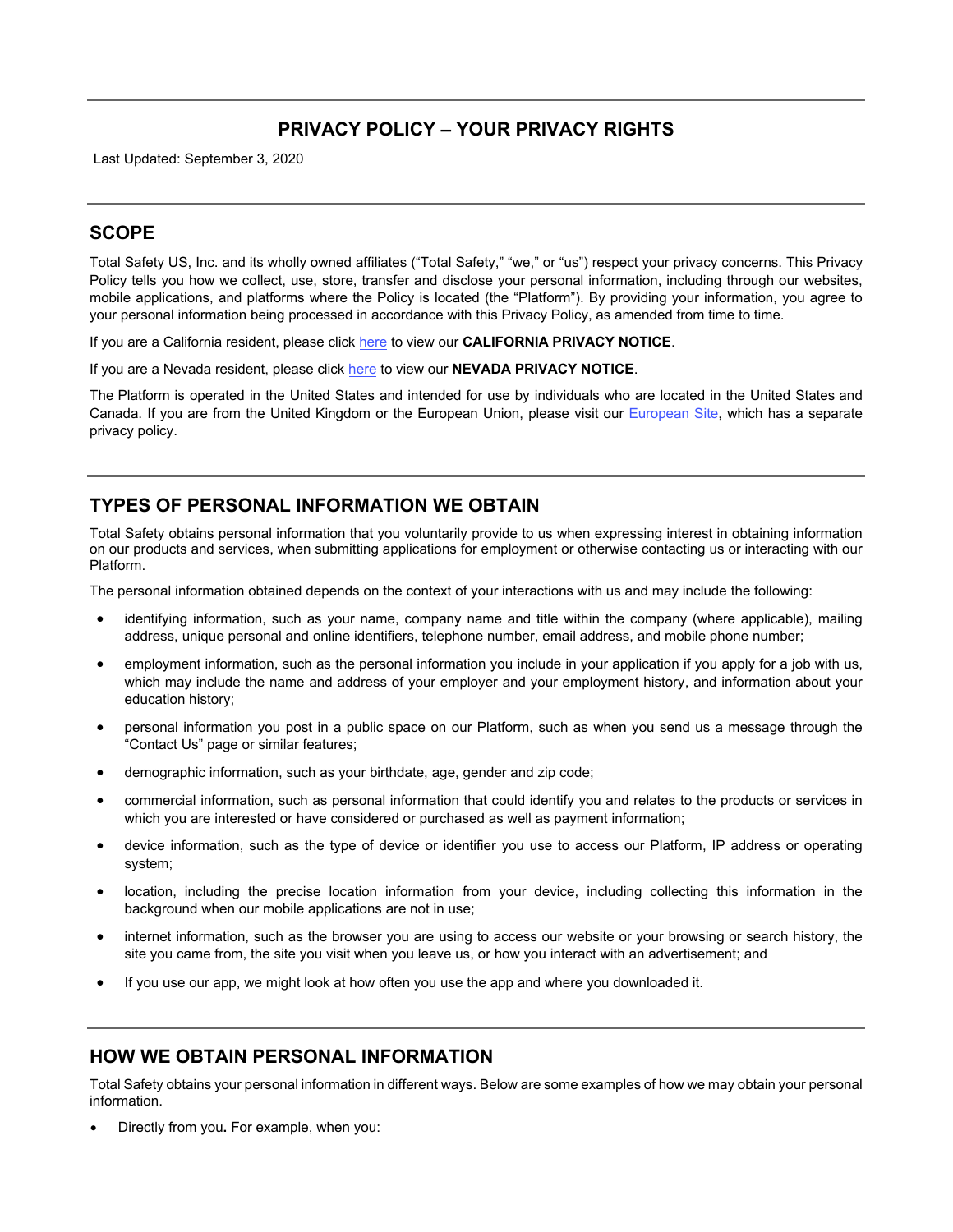- $\circ$  submit a request to, or engage with, our customer service team;
- $\circ$  request product information or solicit a quote:
- o interact with our social media pages or the Platform;
- o apply for a job through our Platform or other channels;
- o fill out a form on our Platform; and
- $\circ$  otherwise communicate with us.
- Passively. For example, when you:
	- o visit and navigate our Platform on any device;
	- o install and use our mobile app; and
	- o enable location-based features on our Platform.

We may also collect personal information about users over time and across different websites, apps, and devices when you use the Platform. Third parties also collect personal information this way on our Platform.

- From third parties. For example:
	- $\circ$  our business partners, including online advertising networks and analytics vendors; and
	- o social media sites, including Facebook, Twitter, YouTube, and LinkedIn.
- By combining information. For example, we may:
	- $\circ$  combine personal information that we collect offline with personal information we collect through our Platform;
	- o combine personal information we collect about you from the different devices you use to access our Platform; and
	- $\circ$  combine personal information we get from third parties with information we already have about you.

### **HOW WE USE PERSONAL INFORMATION**

Examples of how we may use the personal information we obtain include:

- to provide our products and services, which may include fulfilling your requests for products or services and processing quotation requests;
- to communicate about our products, services, events, programs and new offerings, which may include sending alerts, industry updates, marketing communications and promotional notifications;
- to provide you with updates, which may include sending you technical notices, update notices, security alerts and support and administrative messages;
- to improve our products, services and Platform, and to customize your experience with us;
- to understand your interests, which may include monitoring and analyzing trends, usage and activities in connection with your use of the Platform;
- to perform data analytics, such as market research, customer segmentation, financial analysis, and evaluating the effectiveness of our marketing activities;
- to respond to your requests or questions, including responding to your feedback;
- to communicate with you about your account or our relationship, this Policy or our Platform terms and conditions;
- to verify your identity or determine your eligibility for some of our products and services;
- to evaluate your application if you apply for a job through our Platform;
- for marketing purposes, which may include advertising or providing you with information about products and offers, telling you about new features or updates, informing you about third party offers or products we think you might find interesting, sending you electronic communications, including through email or text message, engaging in interest-based advertising using information gathered across multiple websites, devices, or other platforms (for more information about your choices related to these communications, see the [Choices](#page-3-0) Regarding Your Information section below);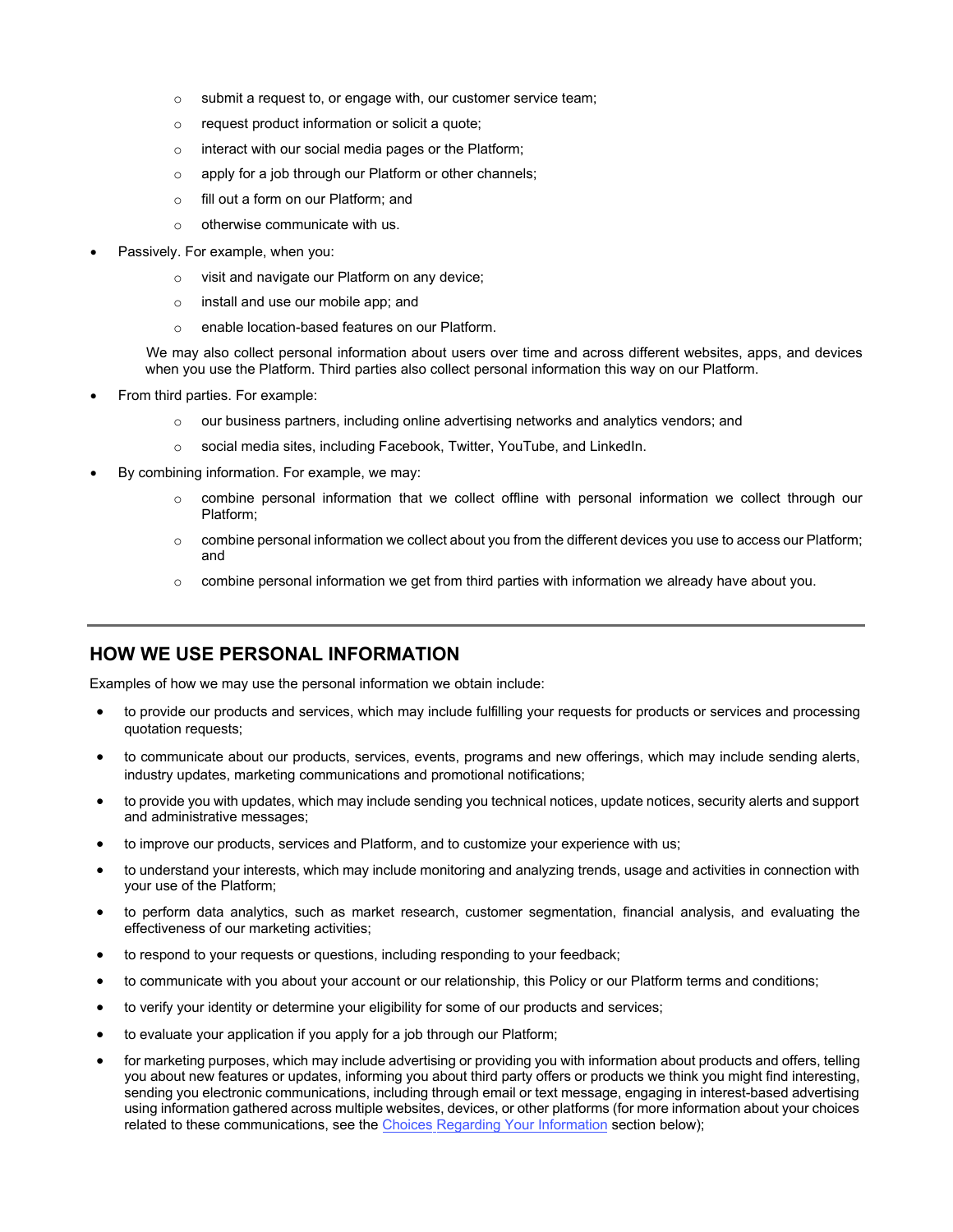- for security purposes, including protecting our company and consumers who use our products and services, protecting our Platform or investigating a potential fraud; and
- as otherwise permitted by law, for example to respond to an emergency, or in the course of an investigation into illegal behaviour or as we may notify you.

### **HOW WE SHARE PERSONAL INFORMATION**

We do not sell or otherwise share personal information except as set forth below. We may share your personal information in the following ways:

- a) Internally. We may share personal information with our parent company, affiliates, subsidiaries and employees. Only authorized personnel have access to personal information. These employees have been informed by us of their obligation to preserve the confidentiality of such personal information. Our employees who have access to such personal information may use it only in accordance with the principles set out in this Privacy Policy and applicable legislation and regulation.
- b) With our:
- $\circ$  Service providers. We may share your personal information with third parties who perform services on our behalf, which may include companies that send emails on our behalf or help us run our Platform.
- $\circ$  Business Partners. For example, we may also share personal information with social media sites, advertisers and their networks and service providers.
- o Third Parties for Marketing Purposes. These third parties may also share your personal information with others. This may include the delivery of interest-based advertising.

The information will be disclosed to the third parties listed above in order to assist us in providing services, it being understood that these third parties shall respect strict contractual conditions that oblige them to maintain the confidentiality of all the information and use it only for purposes related to the supply of services to us.

- With any successors to all or part of our business or one of our brands. For example, if Total Safety merges with, acquires or is acquired, or sells a brand or part of its business to another business entity, which may include an asset sale, corporate reorganization or other change of control, or transferring our customer personal information as an asset or as part of a larger transaction.
- To comply with the law or protect ourselves, which could include responding to a court order or subpoena, responding to a government agency or investigatory body request, or when we are investigating a potential fraud.
- For other reasons we may describe to you at the time of collection.

## **CHILDREN UNDER 16**

The Platform where this Policy is located is meant for adults. We do not knowingly collect personally identifiable data from persons under the age of 16 and strive to comply with the provisions of COPPA (The Children's Online Privacy Protection Act) and other applicable privacy legislation. If you are a parent or legal guardian and think your child under 16 has provided us with personal information, please contact us at privacy@totalsafety.com. You can also write to us at the address listed at the end of this website Policy. Please mark your inquiries "COPPA Information Request." Parents, you can learn more about how to protect children's privacy on-line [here.](https://www.consumer.ftc.gov/articles/0031-protecting-your-childs-privacy-online)

### **ANTI-SPAM**

Where applicable, we will seek your express consent to contact you, including by way of commercial electronic messages. This consent is sought by Total Safety US, Inc and you can contact us at (713) 353-7100 or 3151 Briarpark Drive, Suite 500 Houston, TX 77042. You can unsubscribe at any time from receiving commercial electronic messages by following the instructions in the message. Even if you have opted out of receiving marketing communications from us, please be aware that we may still contact you for other purposes. For example, we may contact you to provide communications you have consented to receive, regarding the products or services we provide to you, or if you contact us with an inquiry.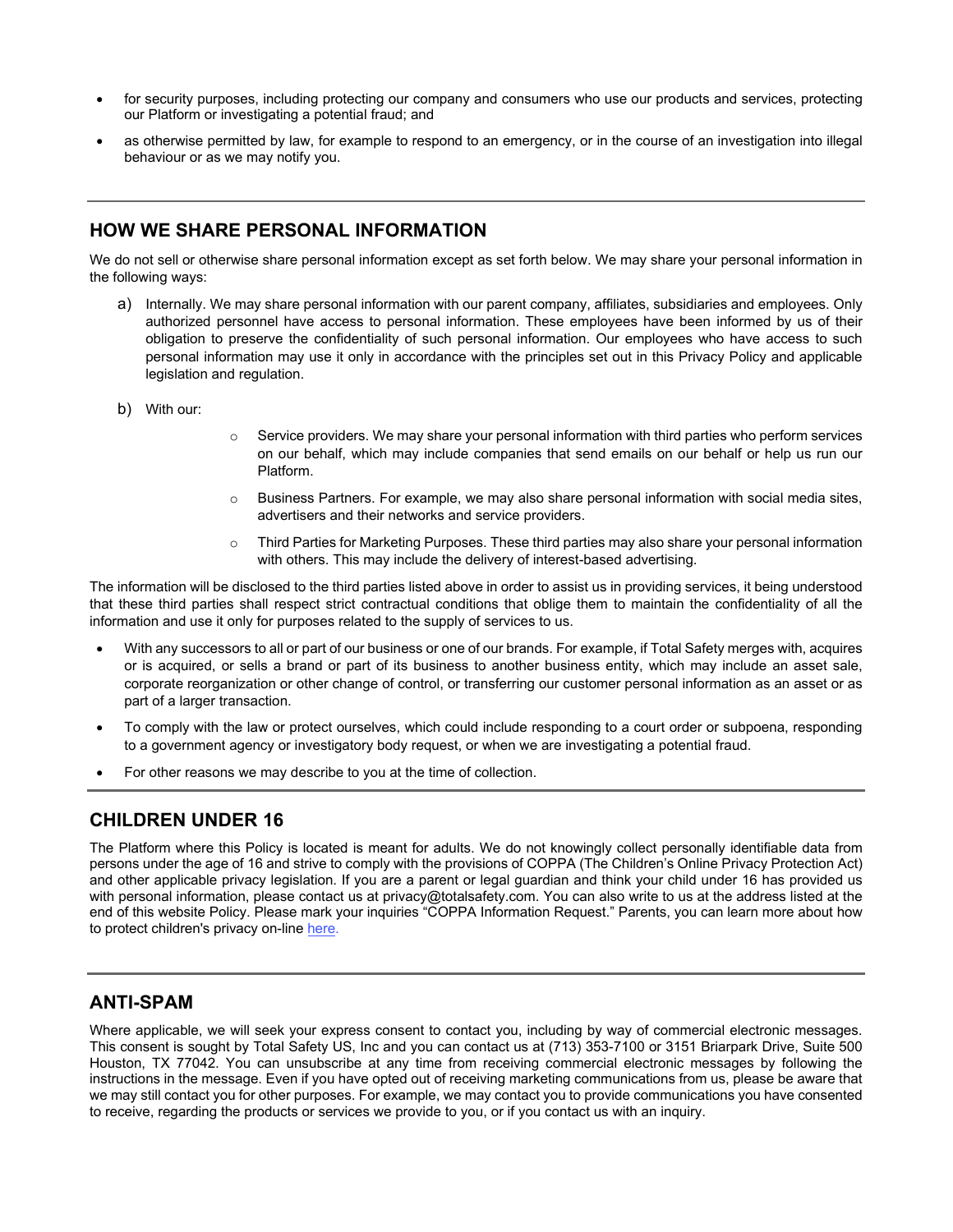## **COOKIES**

We may use "cookie" technology to obtain non-personal information from visitors to the Platform. Cookies are pieces of information stored on a user's computer by a website so preferences are remembered on future requests. Pixel tags (also known as web bugs, web beacons, clear/invisible/tracker GIFs) are signals sent from certain websites or e-mails used to pass certain information to our servers to personalize the Website and to track your usage. We do not save personal information on cookies or through use of pixel tags without your permission. Rather, cookies and pixel tags are used to optimize the performance and functionality of the Platform, and to personalize the Platform for you and present you with content and offers specific to your interests. Most browsers accept cookies automatically, but can be configured not to accept them or to indicate when a cookie is being sent. See the "Choices Regarding your Information" section below for more information in this regard. We do not extract personal information in this process nor do we provide this information to third parties. Cookies allow us to customize your user interface to speed up the navigation process and to make the Platform experience more efficient. If your browser is configured to reject cookies, you will not be able to use the features of the Platform. When you log in, a cookie can tell us 47900831.2 whether you've visited us before or are a new visitor. We do use the cookie to help us identify Platform features in which you have the greatest interest, so that we can provide you with more of what you want.

# **ANALYTICS**

We may also use third-party service providers to monitor and analyze the use of our Platform. Google Analytics is a web analytics service offered by Google Inc. ("Google") that tracks, monitors and reports traffic on our Website. Google tracks information like (i) your IP address; (ii) the type of web browser and operating system being used; (iii) the pages of the Platform that you visit; and (iv) other websites you may have visited before visiting our website. Google may also transfer this information to other third parties where they are required to do so by law, or where such third parties process the information on their behalf. You can opt-out of having your activity on the website made available to Google Analytics by installing the Google Analytics opt-out browser add-on. The add-on prevents the Google Analytics JavaScript (ga.js, analytics.js, and dc.js) from sharing information with Google Analytics about a visitor's activity. For more information on Google's privacy practices, please visit: https://policies.google.com/technologies/partner-sites.

# <span id="page-3-0"></span>**CHOICES REGARDING YOUR INFORMATION**

You have certain choices about how we use your personal information. Certain choices you make are browser and device specific.

#### **Marketing Communications:**

You can opt out of receiving our marketing communications. Note that you will still receive transactional messages from us, including information about your account and responses to your inquiries. To opt out of receiving our marketing communications, you can follow the instructions contained in the communication.

#### **Cookies & Other Tracking Technologies:**

- Your browser may give you the ability to control cookies or other tracking tools. How you do so depends on the type of tool. Certain browsers can be set to reject browser cookies. To control flash cookies, which we may use on certain websites from time to time, you can g[o here.](http://www.macromedia.com/support/documentation/en/flashplayer/help/settings_manager07.html) Why? Because flash cookies cannot be controlled through your browser settings.
- You may completely opt-out of all location-based information collection if you uninstall our mobile apps from your devices or access your device's location settings.

#### **Our Do Not Track Policy:**

• Some browsers have "do not track" features that allow you to tell a website not to track you. These features are not all uniform. We do not currently respond to those signals. If you block cookies, certain features on our sites may not work. If you block or reject cookies, not all of the tracking described here will stop.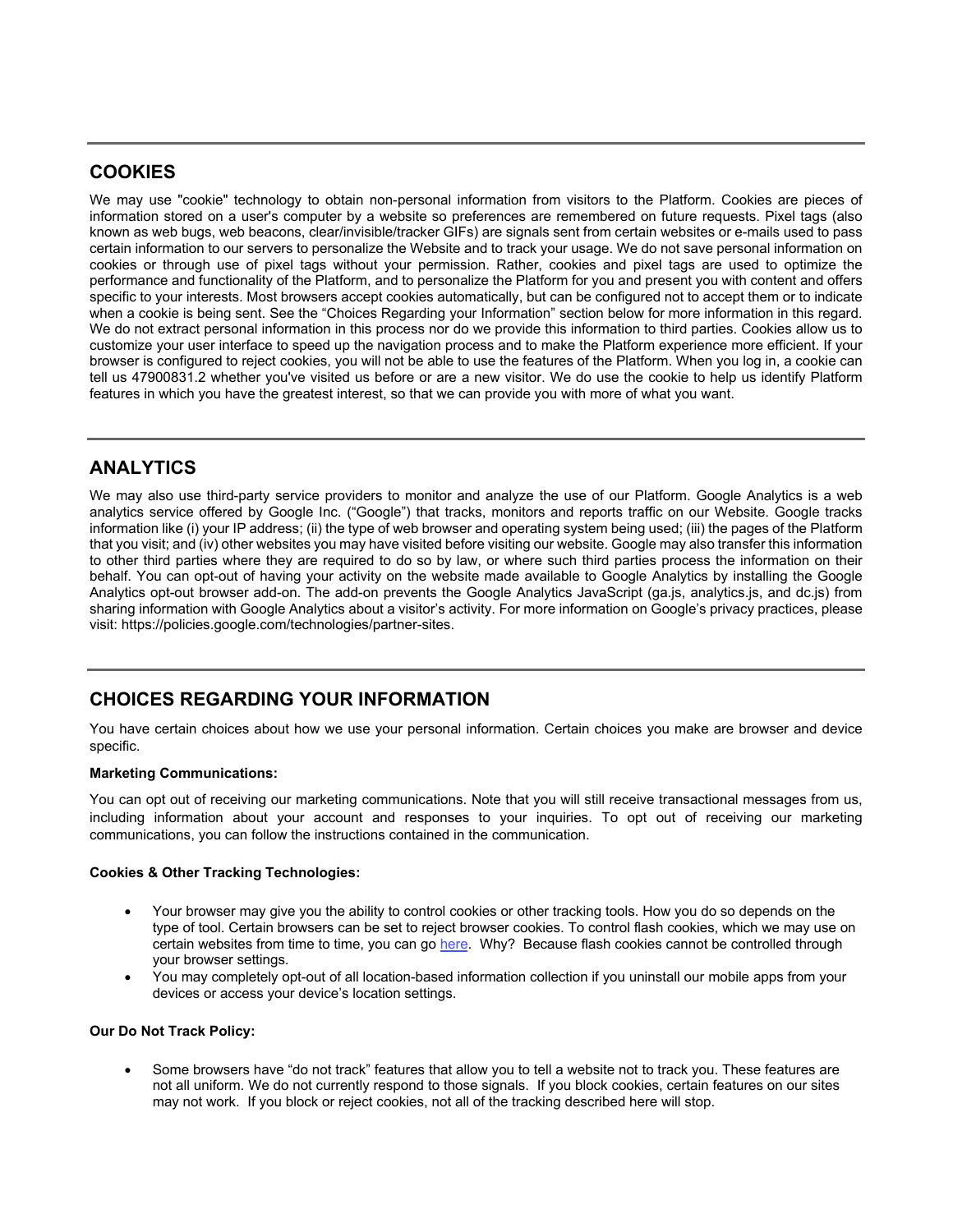#### **Interest-based advertising:**

• Our third party vendors or service providers may also use cookies and web beacons to measure the effectiveness of our ads and to determine the content and advertising to offer you based on your interests. To support these activities, we, our service providers, and business partners may use information about your visits to our Platform. You may opt out of other third-party vendor's use of cookies by disabling cookies on your browser or by visiting http://youradchoices.ca/choices/ or youradchoices.com. Please note that even if you choose to disable cookies you will still see advertisements while browsing online. However, the advertisements may be less relevant to you and your interests.

# <span id="page-4-0"></span>**CALIFORNIA PRIVACY NOTICE**

The California Consumer Privacy Act ("CCPA") requires us to make specific disclosures about how we collect, use and share the personal information of California residents who are subject to CCPA ("California Consumer Personal Information"). CCPA also grants such California residents certain rights related to their personal information.

This section of our Privacy Policy explains our online and offline collection of California Consumer Personal Information, and includes instructions for California residents who wish to exercise their rights under CCPA. Note that this section does not apply to the personal information of California residents that we collect in the employment context or in certain business transactions. This section also does not apply to any information that may be captured by our customers using our products or services.

| We may collect this category of<br>California Consumer Personal<br>Information.                          | Do we use and share this<br>of<br>category<br>personal<br>information<br>"business<br>for<br>purposes?" | Do we use and share this<br>of<br>category<br>personal<br>information for "commercial<br>purposes?" |
|----------------------------------------------------------------------------------------------------------|---------------------------------------------------------------------------------------------------------|-----------------------------------------------------------------------------------------------------|
| <b>Identifiers</b>                                                                                       | <b>YES</b>                                                                                              | <b>YES</b>                                                                                          |
| <b>Customer records containing</b><br>personal information                                               | <b>YES</b>                                                                                              | NO.                                                                                                 |
| <b>Characteristics of protected</b><br>classifications under California<br>or federal law                | <b>YES</b>                                                                                              | NO.                                                                                                 |
| <b>Commercial information</b>                                                                            | <b>YES</b>                                                                                              | <b>NO</b>                                                                                           |
| Internet or other electronic<br>network activity information                                             | <b>YES</b>                                                                                              | <b>YES</b>                                                                                          |
| <b>Geolocation data</b>                                                                                  | <b>YES</b>                                                                                              | <b>YFS</b>                                                                                          |
| Audio, visual or similar<br>information                                                                  | <b>YES</b>                                                                                              | <b>NO</b>                                                                                           |
| Professional or employment-<br>related information                                                       | <b>YES</b>                                                                                              | <b>NO</b>                                                                                           |
| Non-public personal education<br>information                                                             | <b>YES</b>                                                                                              | NO.                                                                                                 |
| Inferences drawn from the<br>above categories of<br>information to create a profile<br>about preferences | <b>YES</b>                                                                                              | <b>YES</b>                                                                                          |

<sup>•</sup> We collect California Personal Information as described in the **"HOW WE OBTAIN PERSONAL INFORMATION**" section of this Policy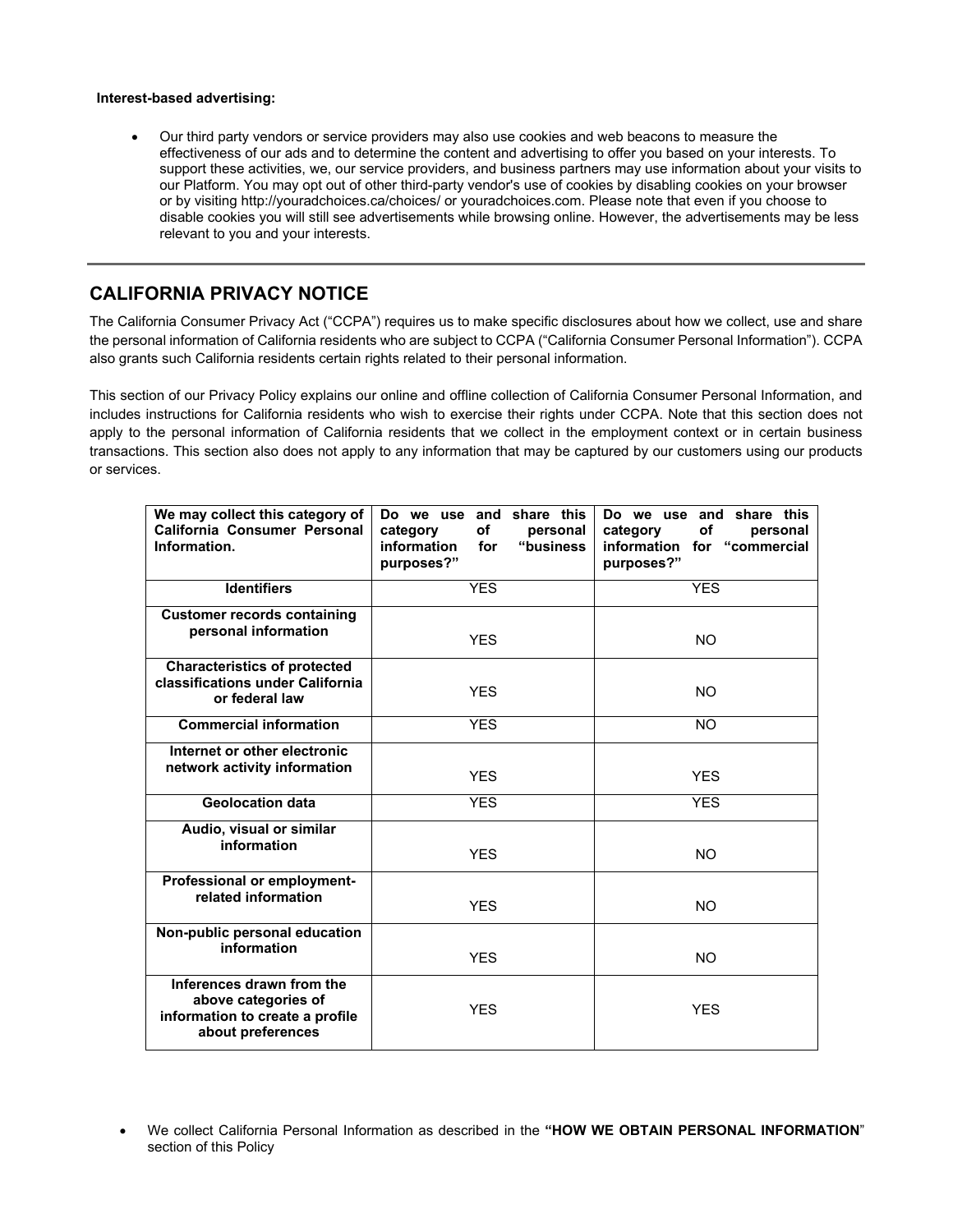- We use the California Personal Information we collect for "business purposes" and "commercial purposes" as these terms are defined in CCPA. These purposes are as described in the **"HOW WE USE PERSONAL INFORMATION"** section of this Policy.
- We share California Personal Information we collect with third parties as described in the **"HOW WE SHARE PERSONAL INFORMATION"** section of this Policy. **However, as of the date of this Policy, we do not knowingly "sell" California Personal Information. This statement is based on our understanding of how the term "sell" is defined under CCPA as of the date of this policy.**
- **California resident rights under CCPA.** Subject to certain exclusions included in CCPA, and as relevant to our operations, California residents have the rights listed below. We may take steps to verify your identity, as permitted or required under CCPA, before we process your request.
	- o **Access.** This means that you can request that we disclose to you the categories and specific pieces of personal information we have collected about you.
	- o **Deletion.** This means that you can request that we delete any personal information about you which we have collected from you.
	- o **Notice.** This means that you can request that we disclose the categories of personal information we collect about you; the sources from which such personal information is collected; the "business" or "commercial" purposes (as these terms are defined in CCPA) for collecting this personal information; the categories of third parties with whom the business shares personal information; and the specific pieces of personal information we have collected about you.
	- o **Equal prices and services.** This means that we are prohibited from discriminating against you if you exercise your rights under CCPA.
- **California residents who wish to exercise their rights under this section can email us at privacy@totalsafety.com. You may also call us at 713-353-7100. Please indicate you are a California resident making a "CCPA" request. California residents may also appoint an agent to make such requests on their behalf. If an agent submits a request on your behalf, we may ask the agent to provide additional information to verify the authenticity of the request.**

Cal. Civ. Code 1798.83 (the "Shine the Light" law) grants our California resident customers the right to ask us one time each year if we have shared personal information with third parties for their direct marketing purposes. To make a request, please send us an email at privacy@totalsafety.com or write to us at the address listed below. Indicate in your email or letter that you are a California resident making a "California Shine the Light" inquiry.

## <span id="page-5-0"></span>**NEVADA PRIVACY NOTICE**

If you are a Nevada resident, under Privacy and Security of Personal Information Chapter of the Nevada Revised Statutes Section 603A (**"**603A**"**), you have the right to submit a verified request to us, directing us not to make any sale of certain personal information that we have collected or will collect about you. As of the date of this Policy, we do not knowingly engage in the **"**sale**"** of personal information of Nevada residents. This statement is based on our understanding of how the term **"**sale**"** is defined under 603A as of the date of this Policy. However, Nevada residents who wish to exercise their rights under this section can email us at privacy@totalsafety.com. Please indicate you are a Nevada resident making a "Nevada Opt-Out" request.

## **SECURITY & RETENTION**

The Internet is not 100% secure. We cannot promise that your use of our Platform will be completely safe. We encourage you to use caution when using the Internet. We use reasonable means to safeguard personal information under our control. We protect the personal information within our custody or control with appropriate organizational, technological and physical safeguards.

A username and password are needed to access certain areas of the Total Safety Platform. It is your responsibility to protect your username and password.

We store personal information in electronic and physical files that are secure, and our security measures include secure on and off-site storage, restricted access to records and data processing equipment, password protocols, and encryption and security software. We conduct audits and monitor compliance with our privacy practices.